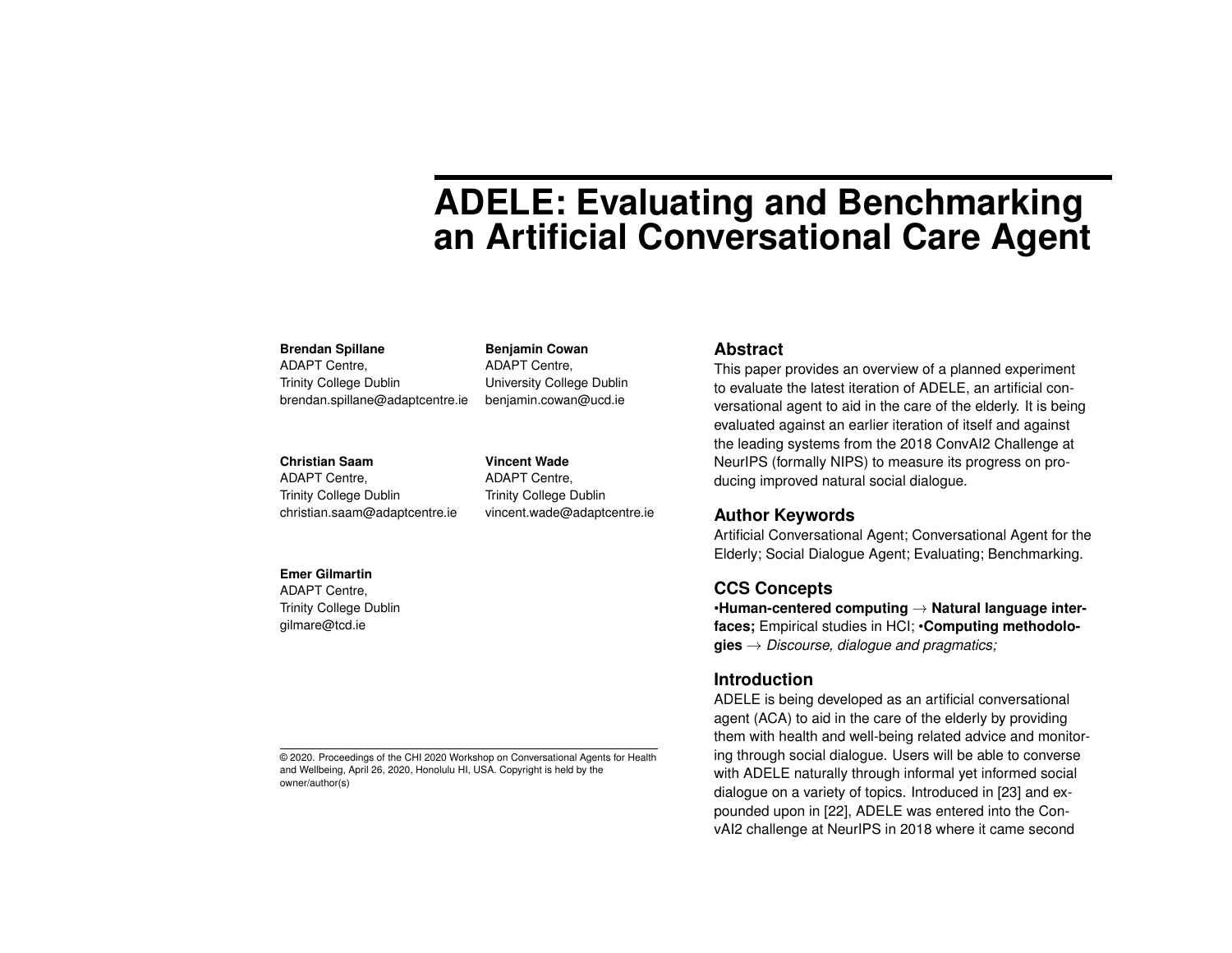in the automatic evaluation and sixth in the overall competition (Note: the competition entry was called "Adapt Centre") [\[5\]](#page-4-0). The 2018 engine was based on a Recurrent Neural Network Sequence-to-Sequence Model. The 2020 engine has evolved into a Transformer Decoder Model taking advantage of Transfer Learning from generic large-scale Language Models trained by Generative Pretraining. ADELE currently supports text-based interaction.

The purpose of this experiment is to evaluate and benchmark the dialogue produced by the 2020 version of ADELE to the 2018 iteration, and at least two other systems from the leading 2018 ConvAI2 entries. This will be undertaken using the DialCrowd Framework and Toolkit [\[14\]](#page-5-0).

# **Background**

The project is comprised of a team of machine learning, HCI, and personalisation experts who are working on the design and evaluation of ACAs to aid in the care of the elderly. ADELE is being designed to deliver health and wellbeing personal care advise and monitoring through social and informal dialogue in a similar fashion to a district care worker visiting the elderly in their own homes.

As such, it poses a number of research challenges to overcome. These include trying to better understand the nature of *good conversation* [\[1\]](#page-4-1), how topic transitions [\[21\]](#page-6-2) can be used to extend social talk [\[9,](#page-5-1) [8\]](#page-4-2), and concerns about trust in ACAs for the care of the elderly [\[24\]](#page-6-3). The project is currently focused on evaluating ADELE's ability to produce high quality natural or human like social dialogue. In future, it will be evaluated as a means of delivering health and wellbeing personal care advise through social dialogue. Longer term, it will be evaluated in realistic care settings with elderly users.

# **Motivation**

Population ageing has become an increasingly acute challenge in Europe [\[10\]](#page-5-2), Japan [\[15\]](#page-5-3), North America [\[4\]](#page-4-3), and China [\[28\]](#page-6-4). Other countries are also beginning to experience the same problem. According to the UN [\[18\]](#page-5-4), for the first time there are now more people in the world over 65 than under 5, and by the year 2050, 1 in 6 people in the world will be over 65, up from 1 in 11 in 2019. In China, many young people are now caring for the needs of up to four grandparents on their own [\[30\]](#page-6-5).

Many countries have responded with large scale investment into research and technology to aid in the care of the elderly [\[11\]](#page-5-5), though others have pointed out that this has been slow to result in business success [\[26,](#page-6-6) [12\]](#page-5-6). One area receiving particularr attention is ACAs which are capable of unconstrained natural language input. Laranjo et al. provide a detailed review of fourteen such natural language conversational agents [\[13\]](#page-5-7). ADELE furthers the state of the art by combining unconstrained natural language input with personalisation technologies to create a more natural social dialogue which can be used to deliver health and well-being advice and monitoring.

# **Evaluation Experiment**

# *Hypothesis*

This experiment will evaluate ADELE and benchmark its performance against an earlier iteration (2018) of itself and other leading ACAs. We aim to identify how ADELE performs on a number of key established metrics from the literature. We hypothesize that:

**HA:** ADELE (2020) will produce more engaging, coherent and natural dialogue than the other dialogue agents.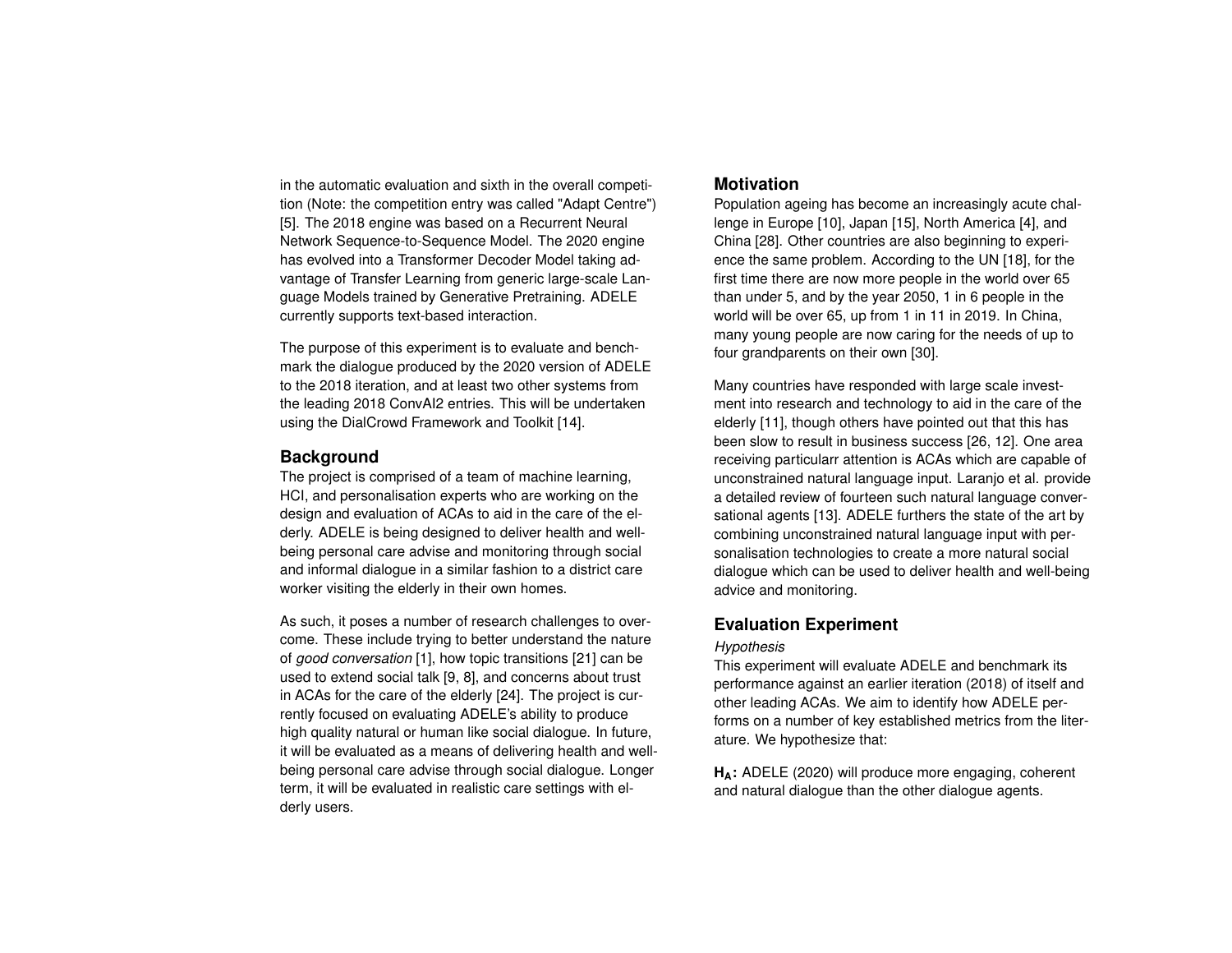#### *Design*

The number of ACAs being evaluated in this experiment is dependent on how many of the 2018 ConvAI2 Challenge entries are integrated with the DialCrowd experiment framework and toolkit [\[14\]](#page-5-0). Currently, 4 ACAs are integrated: ADELE 2018, ADELE 2020, and two other ACAs. If more of the ConvAI2 entries are integrated with DialCrowd, our experiment design will be adjusted accordingly. Currently, the experiment is being set up as a 4X1 between-subjects design. Participants will be randomly assigned to one of four groups to interact with one of the four ACAs without knowing which ACA they are interacting with.

#### *Scenario and Dataset*

The experiment scenario will be the Persona-Chat task which was used in the ConvAI2 Challenge. The purpose of the task is to model normal conversation when two interlocutors meet for the first time and try to get to know each other. Their purpose is to be engaging while learning about the other's interests and discussing their own interests to find common ground. The task involves asking and answering questions while maintaining a persistent persona which is provided in the dataset. Each of the systems will be trained on the Persona-Chat dataset [\[29\]](#page-6-7). It contains 10,907 dialogues with 162,064 utterances. The dataset also contains 1155 unique personas with at least 5 sentences with revised descriptions.

#### *Metrics and Scales*

The main concerns (in no particular order) guiding the selection of metrics for this evaluation are: 1) The dialogue is text based. 2) ADELE is designed to produce non task based social dialogue. 3) The Persona-Chat dataset was evaluated with four human metrics (fluency, engagingnes, consistency, and profile detection) [\[29\]](#page-6-7). 4) The metrics must suit the star rating scales (1-5 stars) DialCrowd supports.

5) A limited number of metrics is preferred to prevent task fatigue and to prevent too much overlap. 6) In this experiment, ADELE is being evaluated and benchmarked as an ACA and not on its ability to deliver health and well-being related advice, however it would be optimal if some of the metrics would also carry over into future evaluations. 7) The metrics should already be established in the literature.

**Engagement** is an obvious choice based on 1, 2, 3, 4, 6 and 7 [\[29,](#page-6-7) [20\]](#page-5-8). **Coherence** was selected based on 1, 4, 6, and 7 [\[27\]](#page-6-8). **Naturalness** was selected based on 1, 2, 4 and 7 [\[17,](#page-5-9) [20\]](#page-5-8). These will be measured using star rating scales (1-5) which produce ordinal type data. The mean score for each of the metrics will be reported for each of the ACAs. The mean of the three metrics will be used to satisfy the experiment hypothesis. In future, when ADELE ability to diliver healthcare and well-being related advice and monitering are being evaluated, additional metrics such as likeability, felt support, caring, and warmth etc. may also be used [\[17\]](#page-5-9). Participants will also be asked to provide qualitative feedback on the system via questions with free form text responses.

#### *Participant Recruitment*

Participants will be crowdsourced online via Amazon Mechanical Turk (AMT) and randomly assigned to one of the four groups. Participants will be over 18 and will be required to have native English language proficiency.

# *Sample Size*

Estimating sample size a priori is difficult as there is currently no way to compute this for a Kruskal-Wallis H Test. However, Mahoney and Magel [\[16\]](#page-5-10) maintain that an f-test can be used to approximate power, and that the Kruskal-Wallis Test may be more robust than a similar f-test. G\*Power [\[7,](#page-4-4) [6\]](#page-4-5) was used to approximate that at least 436 participants (4 groups of 109) will be sufficient to have a >0.95 power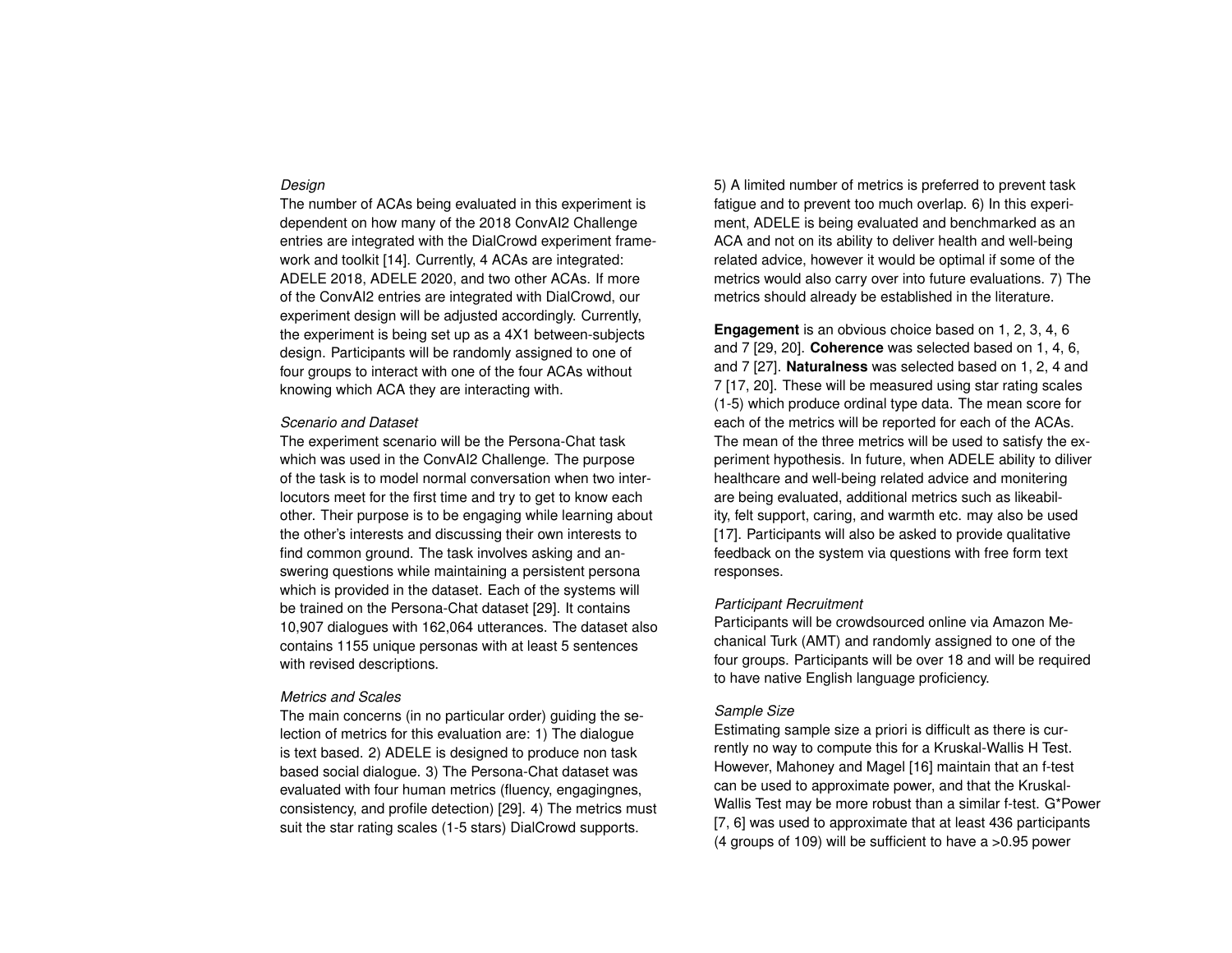of detecting an effect size of 0.2 which is considered small. This was chosen based on the work of Cohen [\[3\]](#page-4-6), Coe [\[2\]](#page-4-7), and Nelson [\[19\]](#page-5-11). Should more systems become available on DialCrowd the sample size will be adjusted accordingly. Post hoc, we will report the achieved effect size in the form of eta squared based on [\[25\]](#page-6-9).

#### *Statistical Analysis*

Kruskal-Wallis H tests will be used to compare the means of the individual metric scores, and the overall combined mean, for each of the four systems. The results of combined mean will be used satisfy the hypothesis.

# **Importance of Evaluation and Benchmarking**

The 2018 version of ADELE performed very well in the ConvAI2 Challenge coming 2nd on the automatic evaluation and 6th on the final human evaluation. Since then, ADELE has undergone significant redevelopment to integrate the latest technologies and improve the quality of the dialogue it produces. This experiment was conceived to focus on the human evaluation. By using the same Persona-Chat dataset and experiment scenario, it will provide a fair evaluation of both the ADELE 2018, and 2020 systems, and the two other leading systems. By adopting new but established human evaluation metrics, it will also be possible to see the strengths and weaknesses of each system.

This evaluation and benchmarking of ADELE as a ACA is important as this needs to be undertaken before it can be evaluated as a means of delivering health and well-being related advice through social dialogue. Longer term, completing these two evaluations is important so that ADELE can be evaluated in a staged care setting and subsequently in a real care setting with elderly users.

# **Constraints and Limitations of the Evaluation**

Due to the nature of the ConvAI2 challenge we cannot exactly replicate all of the experiment conditions, particularly around the automatic evaluation. However, this has likely proved to be a boon, as in doing so would have severely limited innovation and control. Our solution, facilitated by DialCrowd, is to utilize the same Persona-Chat task and dataset, and to utilize suitable and established human evaluation metrics taken from the literature. This will allow others to easily replicate our experiment with their own systems to measure and benchmark their progress. The usefulness of DialCrowd and the release of the large Persona-Chat dataset must be acknowledged for facilitating this.

One criticism of DialCrowd and other experiment frameworks such as ParlAI is that currently they can also be quite limiting in terms of the experiment designs they support and individual experiment options. One example of the limitations is the single type of measurement scale (star rating scale) that is currently supported on DialCrowd. Star rating scales produce ordinal type data which limits the analysis to non-parametric statistics. Consequently, the experiment is forced to use a Kruskal-Wallis H test rather than an ANOVA.

# **Conclusion**

This paper provided an overview of the planned evaluation and benchmarking of ADELE, a personalised ACA designed to aid in the care of the elderly. Our approach is to utilize the DialCrowd experiment framework and Persona-Chat dataset which will allow us to evaluate and benchmark the latest iteration, ADELE 2020 against ADELE 2018, and other leading systems from the domain. This allows others to replicate our approach and benchmark their ACAs against ADELE 2020. The experiment has received ethics approval and it will be executed in the coming weeks with the results being submitted for publication in the future.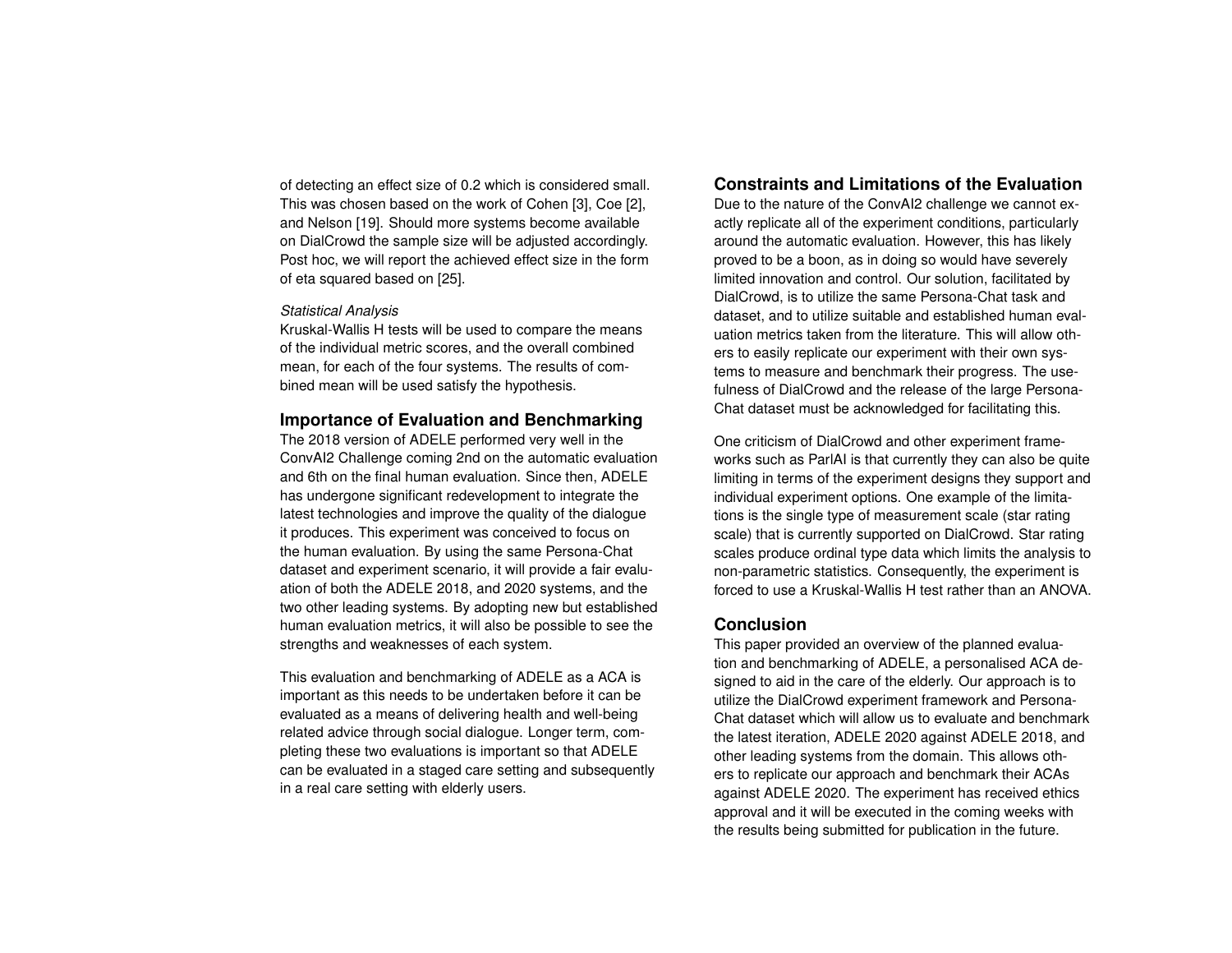# **Acknowledgements**

This research was conducted with the financial support of Science Foundation Ireland under Grant Agreement No. 13/RC/2106 at the ADAPT SFI Research Centre at Trinity College Dublin. The ADAPT SFI Centre for Digital Media Technology is funded by Science Foundation Ireland through the SFI Research Centres Programme and is cofunded under the European Regional Development Fund (ERDF) through Grant Number 13/RC/2106.

# **REFERENCES**

<span id="page-4-1"></span>[1] Leigh Clark, Nadia Pantidi, Orla Cooney, Philip Doyle, Diego Garaialde, Justin Edwards, Brendan Spillane, Emer Gilmartin, Christine Murad, Cosmin Munteanu, and et al. 2019. What Makes a Good Conversation?: Challenges in Designing Truly Conversational Agents. In *Proceedings of the 2019 CHI Conference on Human Factors in Computing Systems (CHI '19)*. ACM, 475–486. DOI:

<http://dx.doi.org/10.1145/3290605.3300705> event-place: Glasgow, Scotland Uk.

<span id="page-4-7"></span>[2] Robert Coe. 2002. It's the effect size, stupid: What effect size is and why it is important. In *Proceedings of the British Educational Research Association Annual Conference*. 18. [http:](http://www.leeds.ac.uk/educol/documents/00002182.htm)

[//www.leeds.ac.uk/educol/documents/00002182.htm](http://www.leeds.ac.uk/educol/documents/00002182.htm) 00640.

<span id="page-4-6"></span>[3] Jacob Cohen. 1969. *Statistical Power Analysis for the Behavioral Sciences*. Academic Press. 00773 Google-Books-ID: kx0ajwEACAAJ.

- <span id="page-4-3"></span>[4] Eileen M. Crimmins, Hiram Beltrán-Sánchez, Lauren Brown, and Yongjie Yon. 2017. *Ageing in North America: Canada and the United States*. Oxford University Press. Google-Books-ID: fAJCDwAAQBAJ.
- <span id="page-4-0"></span>[5] Emily Dinan, Varvara Logacheva, Valentin Malykh, Alexander Miller, Kurt Shuster, Jack Urbanek, Douwe Kiela, Arthur Szlam, Iulian Serban, Ryan Lowe, and et al. 2019. The Second Conversational Intelligence Challenge (ConvAI2). *arXiv:1902.00098 [cs]* (Jan 2019). <http://arxiv.org/abs/1902.00098> arXiv: 1902.00098.
- <span id="page-4-5"></span>[6] Franz Faul, Edgar Erdfelder, Axel Buchner, and Albert-Georg Lang. 2009. Statistical power analyses using G\*Power 3.1: Tests for correlation and regression analyses. *Behavior Research Methods* 41, 4 (Nov 2009), 1149–1160. DOI: <http://dx.doi.org/10.3758/BRM.41.4.1149> 00000.
- <span id="page-4-4"></span>[7] Franz Faul, Edgar Erdfelder, Albert-Georg Lang, and Axel Buchner. 2007. G\*Power 3: A flexible statistical power analysis program for the social, behavioral, and biomedical sciences. *Behavior Research Methods* 39, 2 (May 2007), 175–191. DOI: <http://dx.doi.org/10.3758/BF03193146> 00000.
- <span id="page-4-2"></span>[8] Emer Gilmartin, Marine Collery, Ketong Su, Yuyun Huang, Christy Elias, Benjamin R. Cowan, and Nick Campbell. 2017. Social Talk: Making Conversation with People and Machine. In *Proceedings of the 1st ACM SIGCHI International Workshop on Investigating Social Interactions with Artificial Agents (ISIAA 2017)*. ACM, 31–32. DOI:

<http://dx.doi.org/10.1145/3139491.3139494>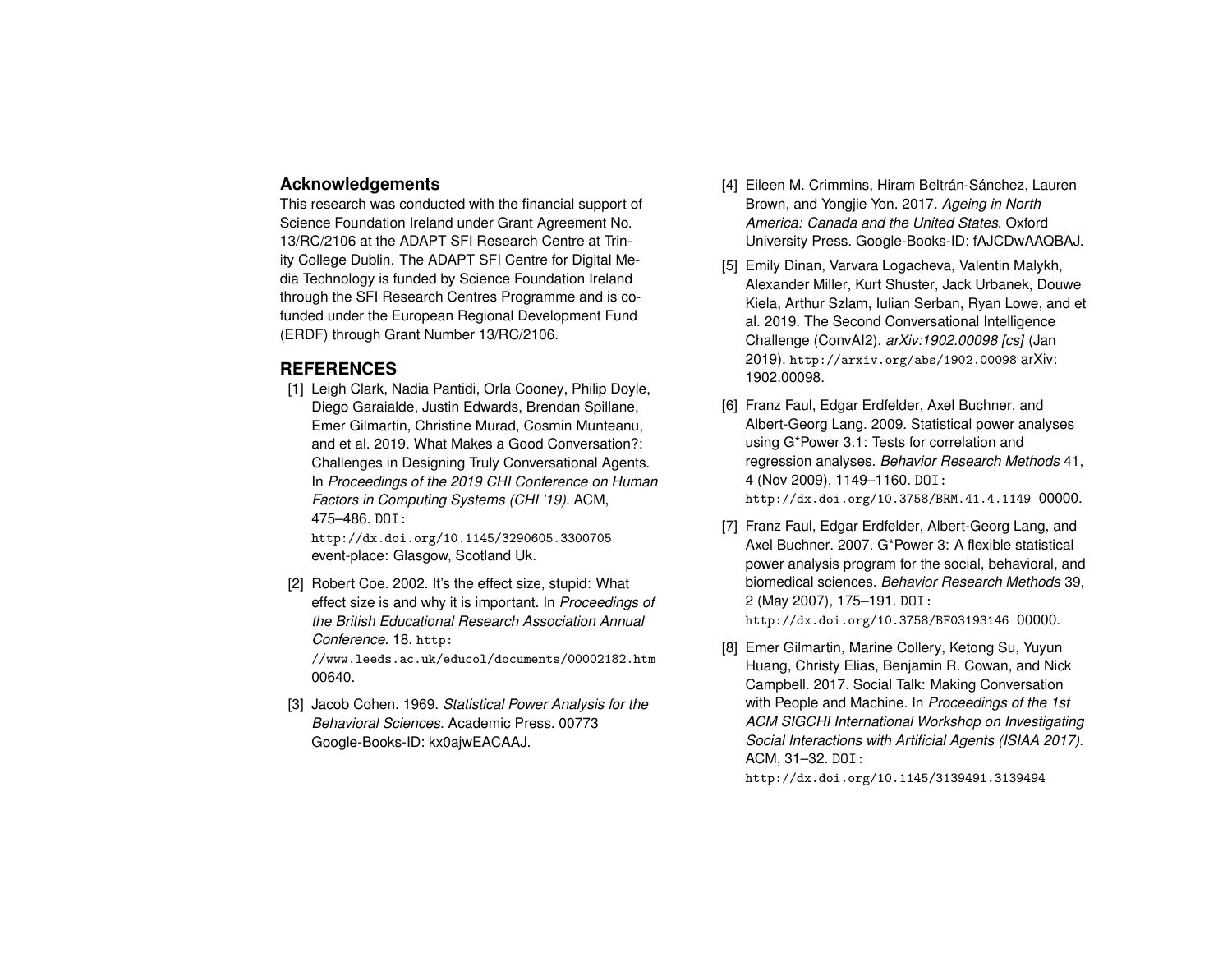- <span id="page-5-1"></span>[9] Emer Gilmartin, Brendan Spillane, Christian Saam, Carl Vogel, Nick Campbell, and Vincent Wade. 2019. Stitching Together the Conversation—Considerations in the Design of Extended Social Talk. In *9th International Workshop on Spoken Dialogue System Technology (Lecture Notes in Electrical Engineering)*, Luis Fernando D'Haro, Rafael E. Banchs, and HaizhouEditors Li (Eds.). Springer, 267–273. DOI: [http://dx.doi.org/10.1007/978-981-13-9443-0\\_23](http://dx.doi.org/10.1007/978-981-13-9443-0_23)
- <span id="page-5-2"></span>[10] Emily M. Grundy and Michael Murphy. 2017. *Population ageing in Europe*. Oxford University Press, 11–18. <https://global.oup.com>
- <span id="page-5-5"></span>[11] Florian Kohlbacher and Benjamin Rabe. 2015. Leading the way into the future: the development of a (lead) market for care robotics in Japan. *International Journal of Technology, Policy and Management* 15, 1 (2015), 21. DOI:

<http://dx.doi.org/10.1504/IJTPM.2015.067797>

- <span id="page-5-6"></span>[12] Marinka Lanne, Outi Tuisku, Helinä Melkas, and Marketta Niemelä. 2020. My business or not? The perspective of technology companies on shifting towards care robotics. *European Planning Studies* 28, 2 (Feb 2020), 296–318. DOI: <http://dx.doi.org/10.1080/09654313.2019.1652249>
- <span id="page-5-7"></span>[13] Liliana Laranjo, Adam G. Dunn, Huong Ly Tong, Ahmet Baki Kocaballi, Jessica Chen, Rabia Bashir, Didi Surian, Blanca Gallego, Farah Magrabi, Annie Y. S. Lau, and et al. 2018. Conversational agents in healthcare: a systematic review. *Journal of the American Medical Informatics Association* 25, 9 (Sep 2018), 1248–1258. DOI: <http://dx.doi.org/10.1093/jamia/ocy072>
- <span id="page-5-0"></span>[14] Kyusong Lee, Tiancheng Zhao, Alan W. Black, and Maxine Eskenazi. 2018. DialCrowd: A toolkit for easy dialog system assessment. In *Proceedings of the 19th Annual SIGdial Meeting on Discourse and Dialogue*. Association for Computational Linguistics, 245–248. DOI:<http://dx.doi.org/10.18653/v1/W18-5028>
- <span id="page-5-3"></span>[15] Landis MacKellar and David Horlacher. 2000. Population Ageing in Japan: A Brief Survey. *Innovation: The European Journal of Social Science Research* 13, 4 (Dec 2000), 413–430. DOI: <http://dx.doi.org/10.1080/13511610020017381>
- <span id="page-5-10"></span>[16] Michelle Mahoney and Rhonda Magel. 1996. Estimation of the Power of the Kruskal-Wallis Test. *Biometrical Journal* 38, 5 (1996), 613–630. DOI: <http://dx.doi.org/10.1002/bimj.4710380510>
- <span id="page-5-9"></span>[17] M O Meira and A M P Canuto. 2015. Evaluation of emotional agents architectures: an approach based on quality metrics and the influence of emotions on users. (2015), 8.
- <span id="page-5-4"></span>[18] United Nations, Department of Economic, Social Affairs, and Population Division. 2020. *World population ageing, 2019 highlights.*
- <span id="page-5-11"></span>[19] Michael J. Nelson. 2013. Statistical Power and Effect Size in Informative Retrieval Experiments. *Proceedings of the Annual Conference of CAIS / Actes du congrès annuel de l'ACSI* 0, 0 (Oct 2013). [https://www.cais-acsi.ca/ojs/index.php/cais/](https://www.cais-acsi.ca/ojs/index.php/cais/article/view/523) [article/view/523](https://www.cais-acsi.ca/ojs/index.php/cais/article/view/523) 00004.
- <span id="page-5-8"></span>[20] Zsofia Ruttkay, Claire Dormann, and Han Noot. 2004. Embodied Conversational Agents on a Common Ground: A Framework for Design and Evaluation. *From Brows to Trust: Evaluating Embodied Conversational Agents* (2004), 27–66. DOI: [http://dx.doi.org/10.1007/1-4020-2730-3\\_2](http://dx.doi.org/10.1007/1-4020-2730-3_2)